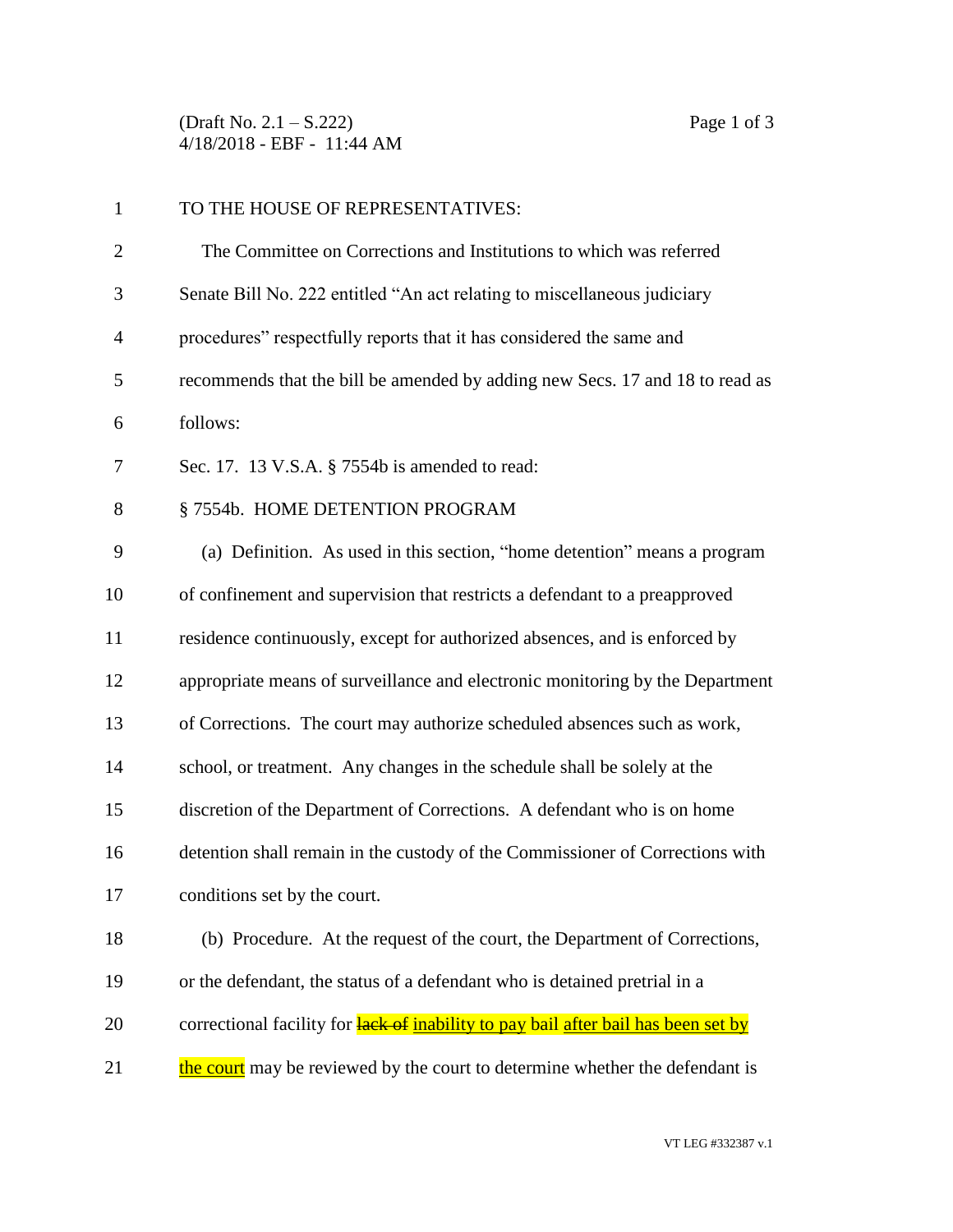(Draft No. 2.1 – S.222) Page 2 of 3 4/18/2018 - EBF - 11:44 AM

| 1              | appropriate for home detention. A defendant charged with an offense for          |
|----------------|----------------------------------------------------------------------------------|
| $\overline{2}$ | which he or she may be held without bail pursuant to section 7553 or 7553a of    |
| 3              | this title shall not be eligible for release to the Home Detention Program. At   |
| 4              | arraignment or after a hearing, the court may order that the defendant be        |
| 5              | released to the Home Detention Program, providing that the court finds placing   |
| 6              | the defendant on home detention will reasonably assure his or her appearance     |
| 7              | in court when required and the proposed residence is appropriate for home        |
| 8              | detention. In making such a determination, the court shall consider:             |
| 9              | (1) the nature of the offense with which the defendant is charged;               |
| 10             | (2) the defendant's prior convictions, history of violence, medical and          |
| 11             | mental health needs, history of supervision, and risk of flight; and             |
| 12             | (3) any risk or undue burden to other persons who reside at the proposed         |
| 13             | residence or risk to third parties or to public safety that may result from such |
| 14             | placement.                                                                       |
| 15             | * * *                                                                            |
| 16             | Sec. 18. JOINT LEGISLATIVE JUSTICE OVERSIGHT COMMITTEE;                          |
| 17             | HOME DETENTION PROGRAM REVIEW                                                    |
| 18             | During the 2018 legislative interim, the Joint Legislative Justice Oversight     |
| 19             | Committee shall evaluate the Home Detention Program established under 13         |
| 20             | V.S.A. § 7554b and recommend whether to continue the Program in its current      |
| 21             | form, continue the Program with modifications, or repeal the Program. Any        |